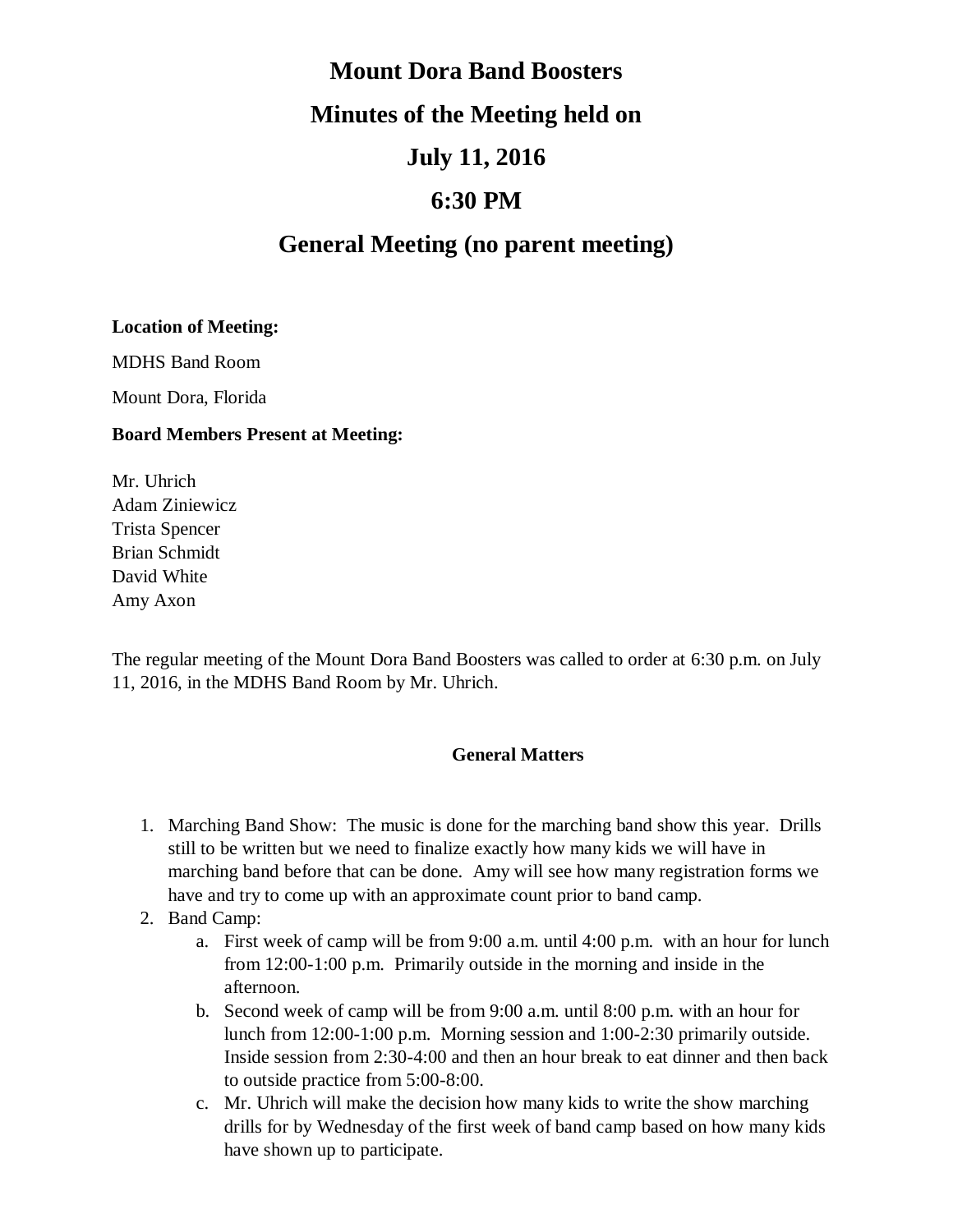- d. We discussed procuring T-shirts, hats, and water bottles for each member of the band. Might not be able to have all items available for band camp but will be ordered so students can have all season. Trista will send the logo out for quote on all 3 items – just the logo that we already have, not any additional decoration. Mr. Uhrich will forward a digital version of the logo to Trista. It is preferred that any shirts we buy are white in color.
- e. Chris Smith will be able to assist as a clinician in the mornings only the first week of band camp due to a prior commitment but will be with us all day the second week.
- f. Discussed getting bottled water, ice for the coolers, and snacks for band camp. Each student also needs to bring their own large water bottle that can be refilled every day of camp.
- g. Discussed getting dinner food for the Band the second week of camp; pizza one night, tacos another night, Chik-Fil-A, sandwich rings from Publix, etc. Friday night, the last night of camp, we will have the traditional BBQ and preview of the show with hotdogs and hamburgers. We need to pick a point person to coordinate the BBQ and get the grills out of the concession stand for this event.
- h. We need at least one parent volunteer for each morning and afternoon session throughout band camp to assist. We may also need a few more volunteers from 11:30 to 1:30 for the lunch periods each day to help with food. Amy will send an email out to whoever we have emails for to try to coordinate volunteer efforts.
- i. Since some students will have to order Dinkles and gloves for marching band, we discussed having company representatives on hand for the first day of band camp to assist with measurements and orders. In the past, these costs were fronted by the band with the appropriate fee being added to the student's CHARM account balance. Going forward may be good to have the students pay for each apparel item as they are given out to them. Mr. Uhrich will get with other area band directors to see how they handle this item. Apparel was taken off the commitment form this year so currently there is no way for parents to indicate what they need to order and pay for. "March Masters, Inc." is the name of the company that we ordered Dinkles from last year.
- 3. Band Membership: It was discussed that membership in the Band means membership in the Band without the ability to choose just concert band. Jazz band is a little different since it is two separate classes as well as an extra \$100 fee to be in jazz band. Also, several parents have inquired about their desire not to have their children be in marching band so they want to know if the fees are different. Mr. Uhrich will speak to Dr. Boone and make a final determination. The consensus is that band fees are the same whether in marching band or not since concert band also has expenses such as uniforms, trips by bus, event fees, etc.
	- a. Also discussed outstanding band fees and whether or not band members can be blocked from participation in the band for having outstanding fees going into band camp. Mr. Uhrich will also bring up with Dr. Boone and let us know.
- 4. Keys: Adam would like to have a set of keys to include the concession stand, the gates, and the concession stand bathroom. Key numbers for these items are MA16, 181, and MA respectively. Can Mr. Uhrich please inquire with Dr. Boone as to getting a set of keys to Adam?
- 5. CHARMS: ideally all Board members should have access to CHARMS but some may not need access to the financial information or account statements. We discussed that it